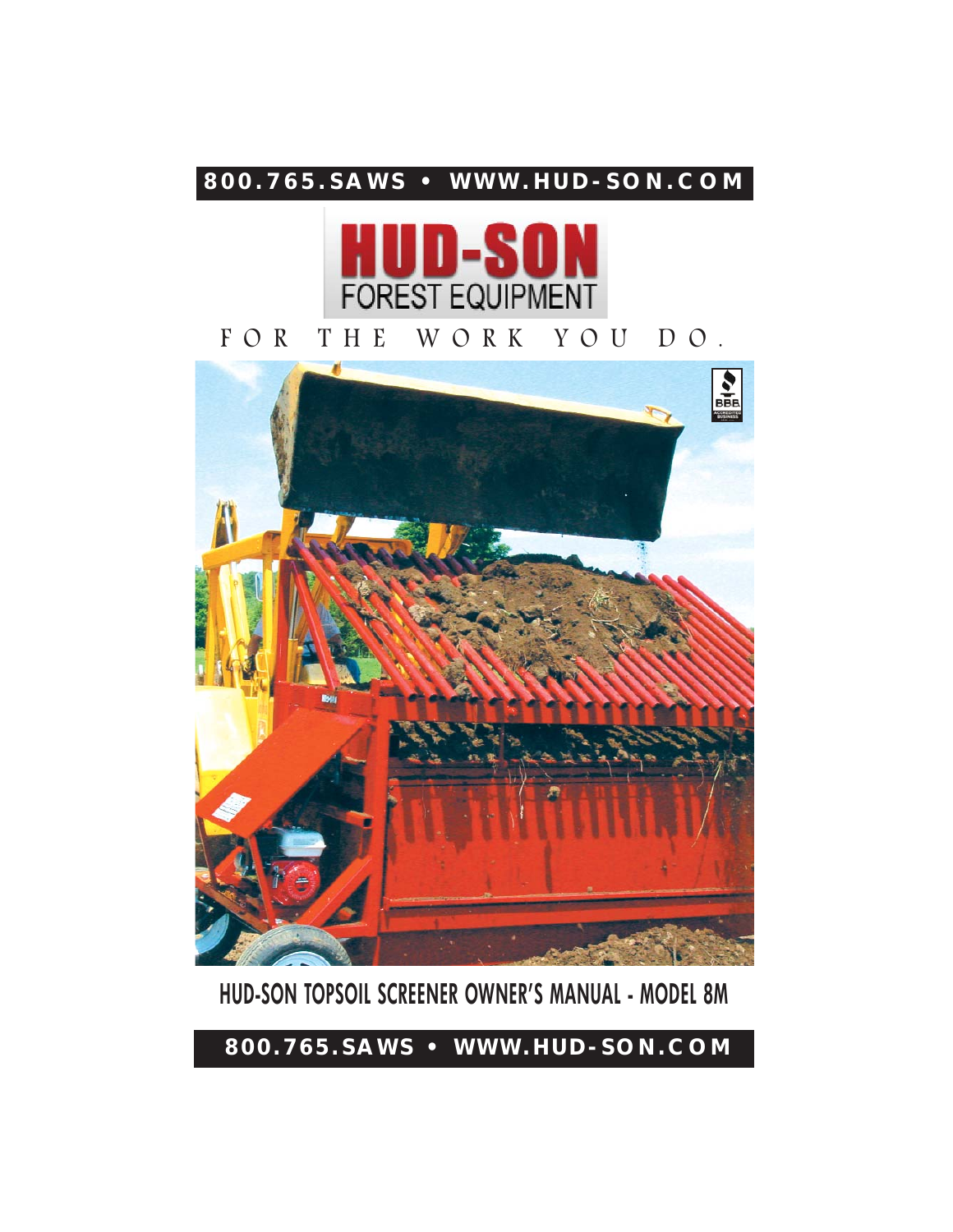| A NOTE FROM HUD-SON |  |  |  |  |  |  |  |  |  |  |  |  |  |  |  |  |  |
|---------------------|--|--|--|--|--|--|--|--|--|--|--|--|--|--|--|--|--|
|---------------------|--|--|--|--|--|--|--|--|--|--|--|--|--|--|--|--|--|

Thank you for your purchase of an 8-M Topsoil Screener from Hud-Son Forest Equipment. We are pleased that you chose us as your supplier of your forestry equipment.

Hud-Son Forest Equipment has been in the forestry business since 1965 and prides itself on developing new and innovative products for the forestry business.

Our product line is always transforming so please check us out on the web at www.hudson.com for the up and coming developments we are making.

Should you have any questions with the setup of your mill or have any technical questions please feel free to contact our onsite technician Monday - Friday, 8 to 4:30 and Saturdays from 8 to noon eastern time at 1-800-765-7297. We are always available to our customers for any questions or concerns they may have about their equipment.

|                                                                 | C O N T E N T S |  |  |  |  |  |
|-----------------------------------------------------------------|-----------------|--|--|--|--|--|
|                                                                 |                 |  |  |  |  |  |
|                                                                 |                 |  |  |  |  |  |
|                                                                 |                 |  |  |  |  |  |
| 6 Quick Reference Sheet                                         |                 |  |  |  |  |  |
| 7 Pre-Operational Sheet                                         |                 |  |  |  |  |  |
|                                                                 |                 |  |  |  |  |  |
|                                                                 |                 |  |  |  |  |  |
|                                                                 |                 |  |  |  |  |  |
| <b>DISPUTES</b> equipment or warranty shall be filed in Supreme |                 |  |  |  |  |  |

**All disputes, claims and causes of action arising out of the delivery, use, or warranty claims for personal injury and or property damage must:**

1. Claimant must provide a written notice of the claim or dispute to the company (at the address below) at least 30 days after the claim arose prior to commencement of any action;

2. Company has 60 days to make a decision on the claim and will provide a written response to claimant;

3. No action may be commenced until after the company has provided its decision on the claim;

4. All claims against the company for any cause related to delivery, design defects, repairs, use of the Court, Oneida County, State of New York. The parties may file for Arbitration in Oneida County New York after consent by both parties.

5. Construction and interpretation of this agreement and any and all claims shall be subject to the Laws of the State of New York.

6: The address for submission of claims is:

Hud-Son Forest Equipment PO Box 345 8201 State Route 12 Barneveld, NY 13304

7. Notices under this agreement must be in writing and sent by certified or registered mail;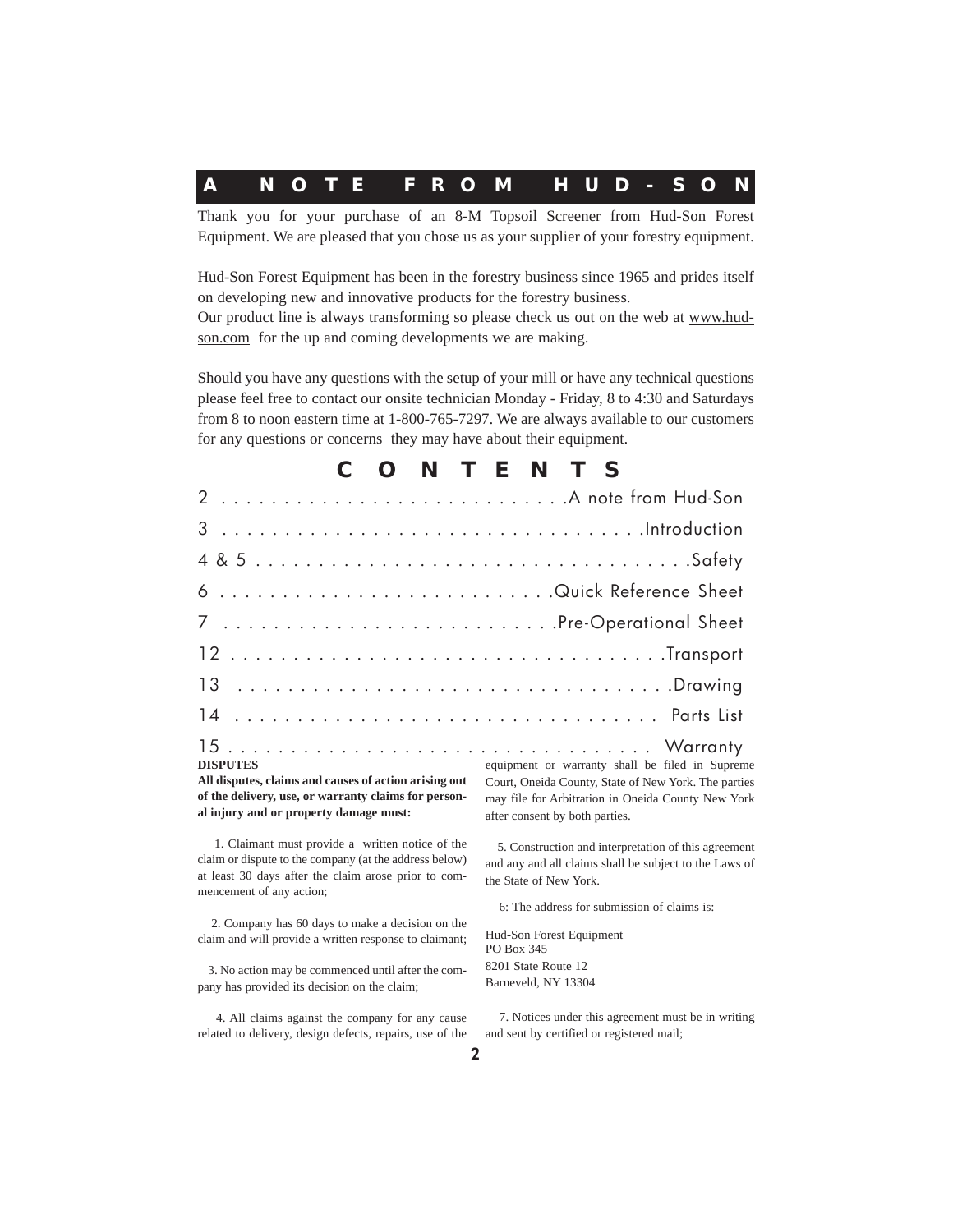## *INTRODUCTION*

*Purchaser Agreement*

*By accepting the delivery of your screener by Hud-Son Forest Equipment you agree that you will not modify your mill from it's original assembly. This will VOID any warranty from Hud-Son Forest Equipment.*

Please fill out the information for quick reference:

| Dealer: |  |  |
|---------|--|--|
|         |  |  |
|         |  |  |
|         |  |  |
| Model:  |  |  |
|         |  |  |

This manual is filled with the latest information and specifications at the time of publication. We have the right to make changes as they are needed. Any of the changes in our product may cause a variation between the illustrations and explanations in the manual and the item that you have purchased.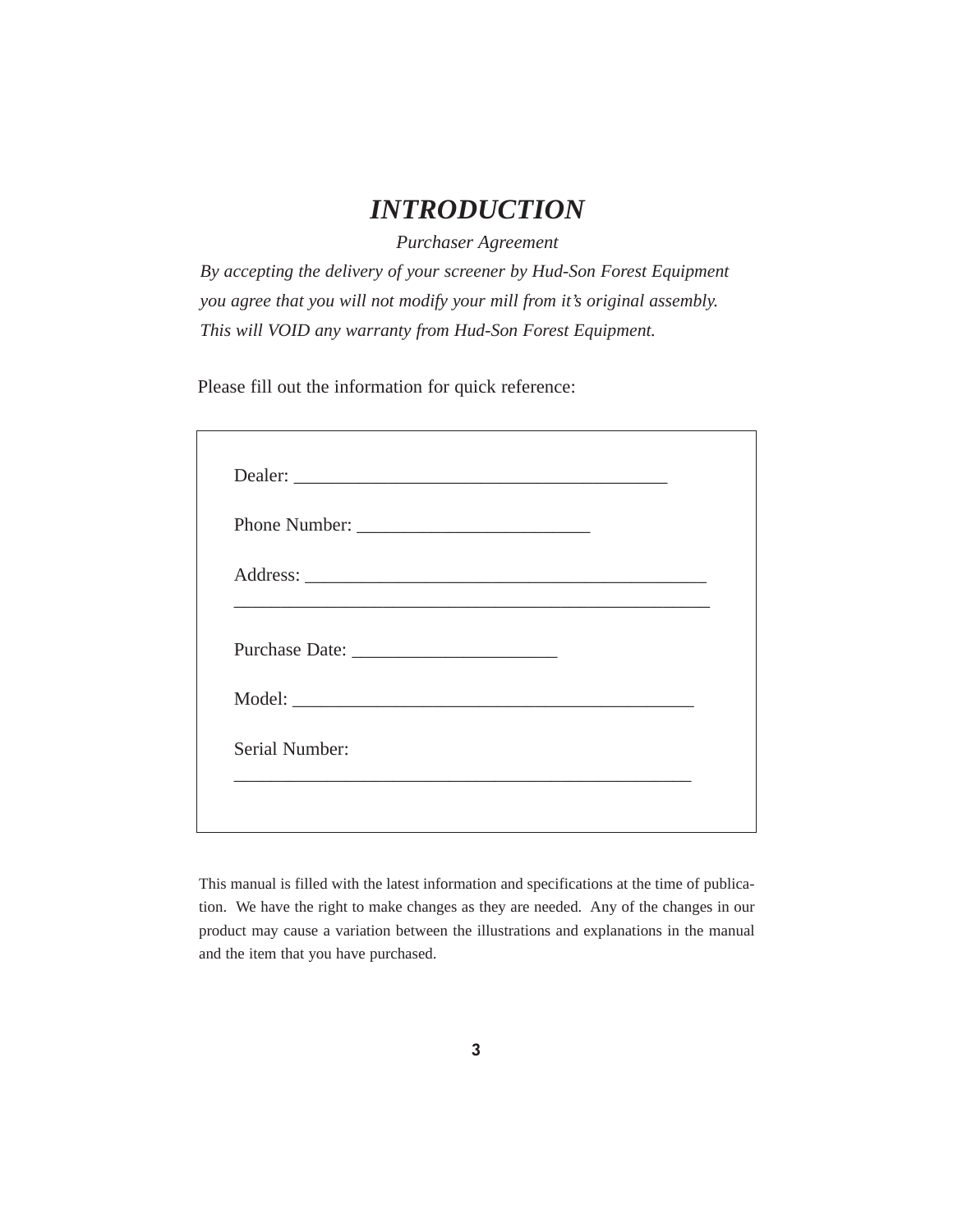### *Safety Guidelines*

The reason for the safety section is to inform the operators and maintenance personnel, the precautions that should be taken while operating or servicing your screener. Please use good judgement and keep safety in mind when operating Hud-Son machinery. Please read and follow ALL the instructions in this manual before operating the Hud-Son screener safely at all times. These instructions were produced for your benefit. Your ability to understand and follow the instructions is essential for the safe operation of this product. Always call your servicing dealer if you are in doubt before operation of any kind.

### *General Safety Procedures*

1 - Always wear safety glasses, ear protection, and gloves while operating or servicing the machine.





2 - Keep all body parts and foreign objects away from all moving parts. Do not reach into the machine while it is still operating. (Be Sure The Machine Is **OFF**.)

3 - Do not attempt to override any safety features on the machine.

4 - Inspect the machine before every use for wear, damage, and that it's functioning cor-

rectly. If the machine has been damaged or is not running correctly, DO NOT attempt to operate the machine. Repair or replace all parts when necessary.

5 - Do not wear loose clothing or jewelry while operating or servicing the machine.

6 - All replacement parts should be of the same specifications as the original parts on your Hud-Son machine.

7 - **All guards and covers must be in place before operating the machine.** 

### **(If applicable)**

8 - Before starting the machine be sure that it is set up properly.

9 - **DO NOT** operate or service any machinery while under the influence of drugs or alco-

hol, while tired or if you are unable to control your movements.

10 - All worn or damaged decals should be replaced.

11 - Any modifications to the machine requires written approval from Hud-Son Forest Equipment.

12 - The screener should only be used when it is on level stable ground.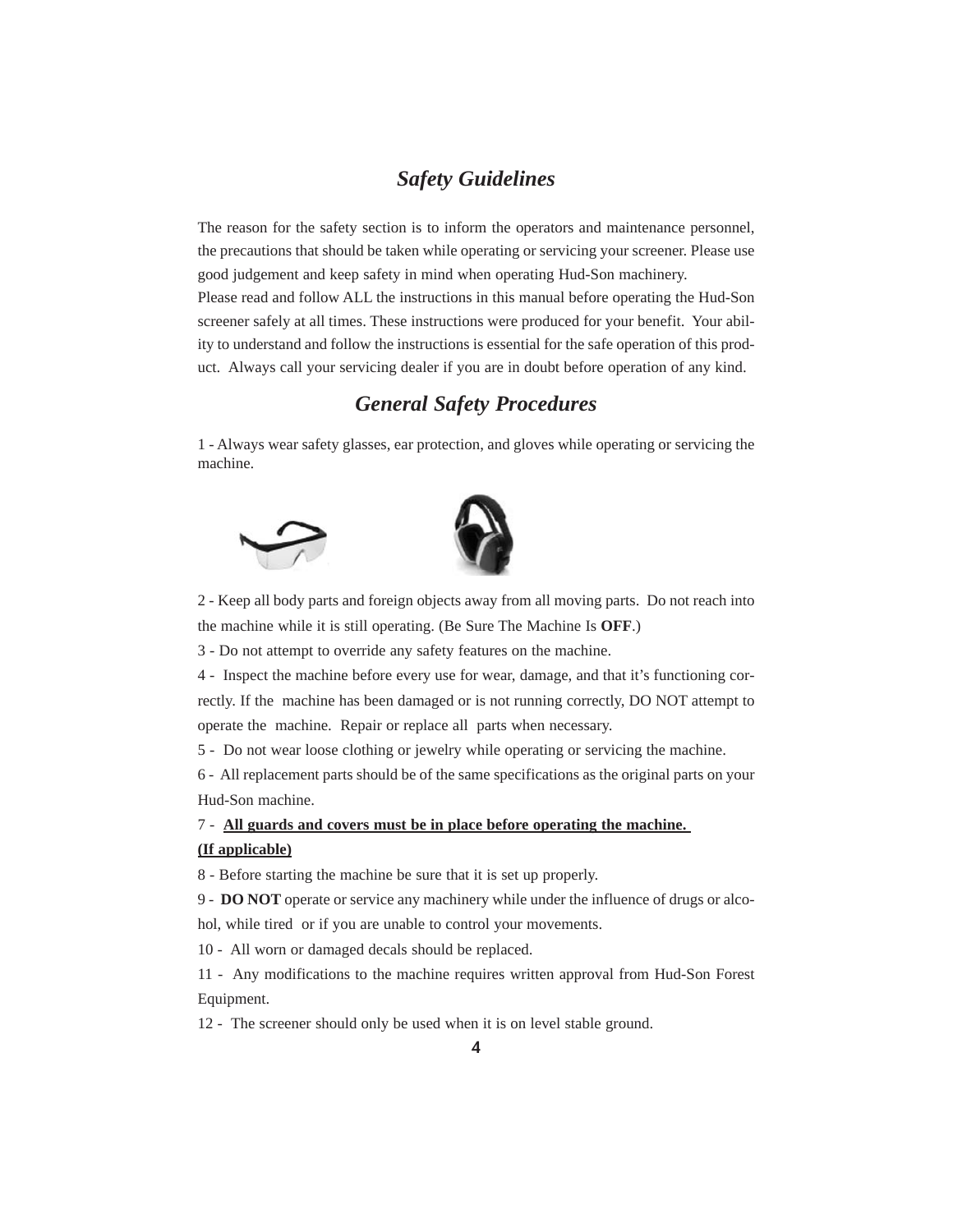The safety rules are made for the benefit of the persons operating and servicing the machine, to prevent injury to oneself or others. Please review all setup and operating procedures before attempting to run the machine, whether covered in this manual or not, to ensure the safest operation of this product.

Hud-Son Forest Equipment is not liable for damage to property or personal injury due to the failure of any person and/or operator to follow the instructions and recommendations set forth in this manual or any other instructions or recommendations contained in other literature issued by other vendor manuals in the owner's kit.

### **Product Safety Decals**

The decals below are used on the Hud-Son Screener to identify warnings and prohibited actions. It is very important that you understand the meaning of the decals for your safety and the safety of others. Decals are to be replaced if worn or illegible.

CAUTION - Be EXTRA careful around these areas, unsafe practices may cause personnel injury or damage.

DANGER - Be careful around any rotating parts, they may cause personnel injury or damage.

DANGER - Be sure to be very cautious and alert, these areas may cause personnel injury or damage.

CAUTION - Operating equipment without guards may cause personnel injury or damage.

NOTICE - Please remember to send in warranty card and information.

CAUTION - All debris need to be removed from machine before transporting, failure to do so may cause personnel injury or damage.





**IN PLACE!**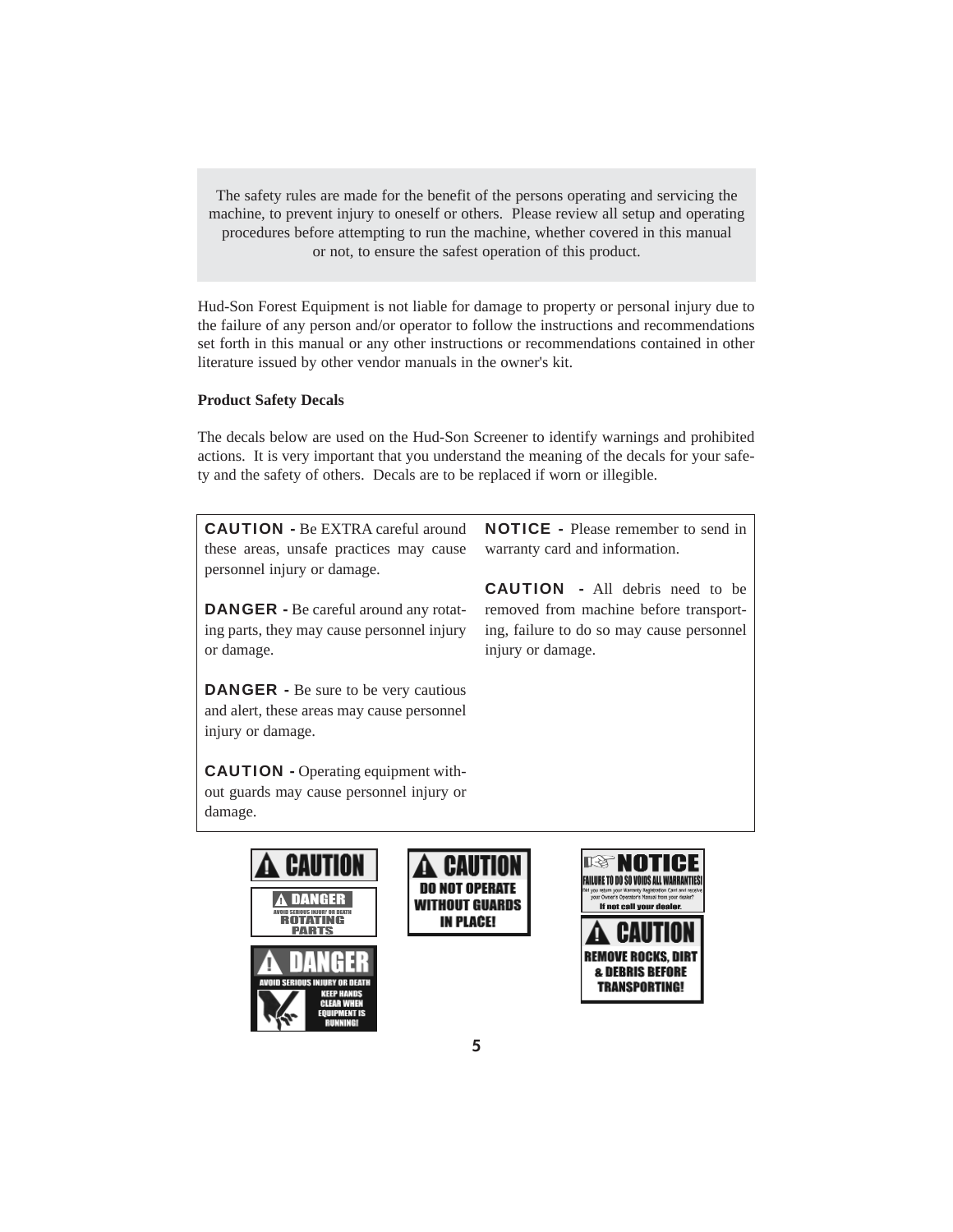### *Quick Reference Operation Sheet*

### **Maintenance**

- Change oil 40 hours
- Clean/Change Air filter
- often in dusty conditions
- Keep gas can clean
- Keep belt at proper tension

### **Before Starting**

- Set screener level using jack and side legs
- Use pins to keep screener from settling
- Check oil in engine
- When engine hood is up, make sure it is latched

### **In Operation**

- Do NOT over load, less is faster
- Do NOT drop large rocks on separator
- If Grizley bars become plugged, flip it with loader bucket to free the debris

### **Before Moving (towing)**

- Clean all screeners
- Shut off gas on motor
- Lift all stabilizer legs
- Use safety triangle or lights
- Do NOT speed when towing
- Strap or chain down top Grizley bars
- Keep overall machine clean
- Grease bearings every day
- Grease shaker screen every 3-4 hours
- When engine hood is lowered , make sure it is latched
- Grease all fittings
- Do NOT over grease bearings
- Open gas valve
- Remove safety triangle or lights
- Check all bolts
- Top soil must be fairly dry to prevent sticking
- Only load from open side
- Work safely!
	- Take corners slowly
	- Use safety chains
	- Tow with 2" proper ball only
	- Make sure all debris are removed from screen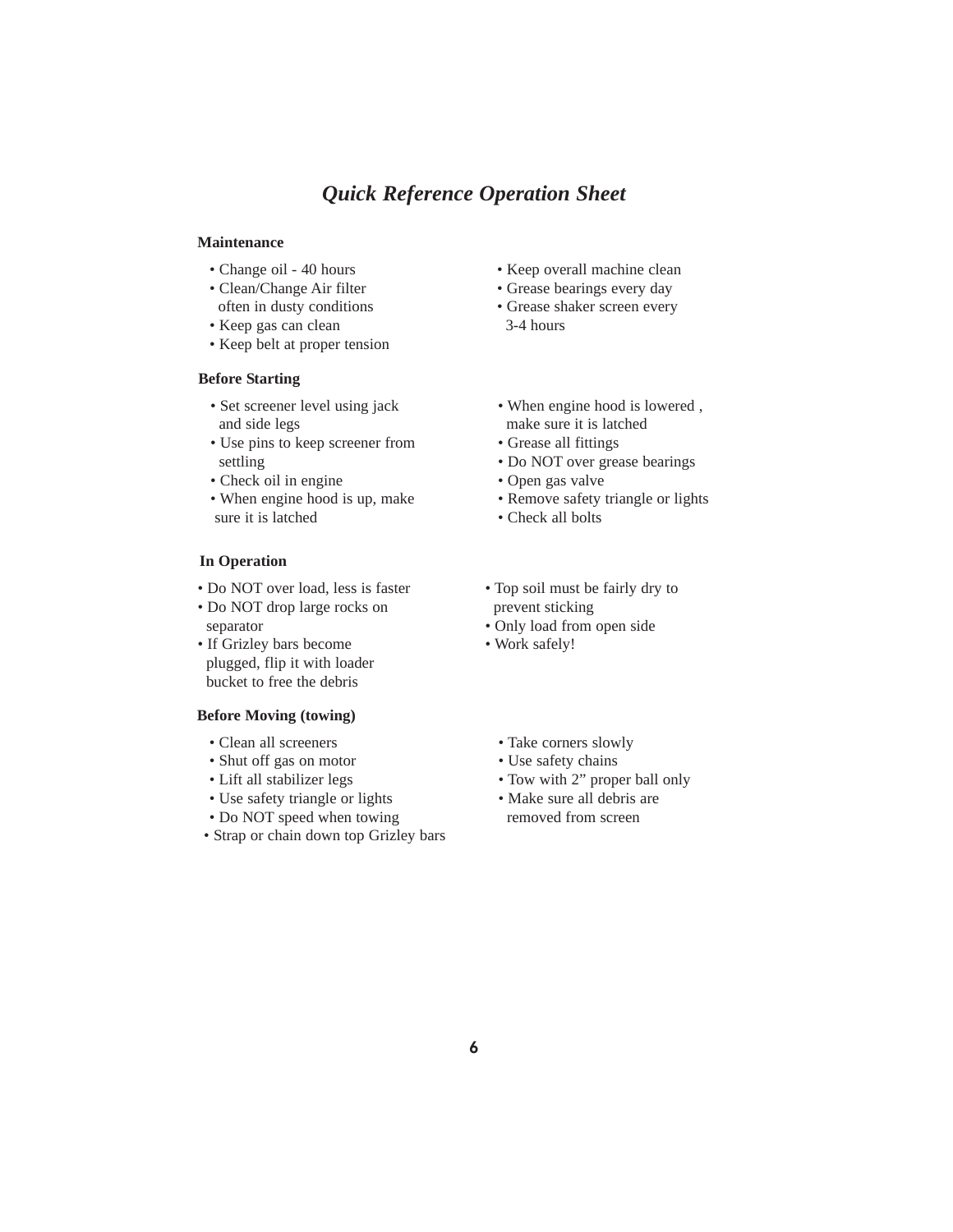## *Pre-operational Checks - Daily*



*8-M Screener loading side and screened material removal side.*





*Engine hood in raised position. Be sure to latch hood in raised position when servicing engine and machine.*



*Spoil side of Screener, all waste material comes off this side.*



*Owner's manual tube. Engine hood in down position, keep down during operation.*



*#1 - Engine oil check and fill port. #2 - Drain plug located on bottom.*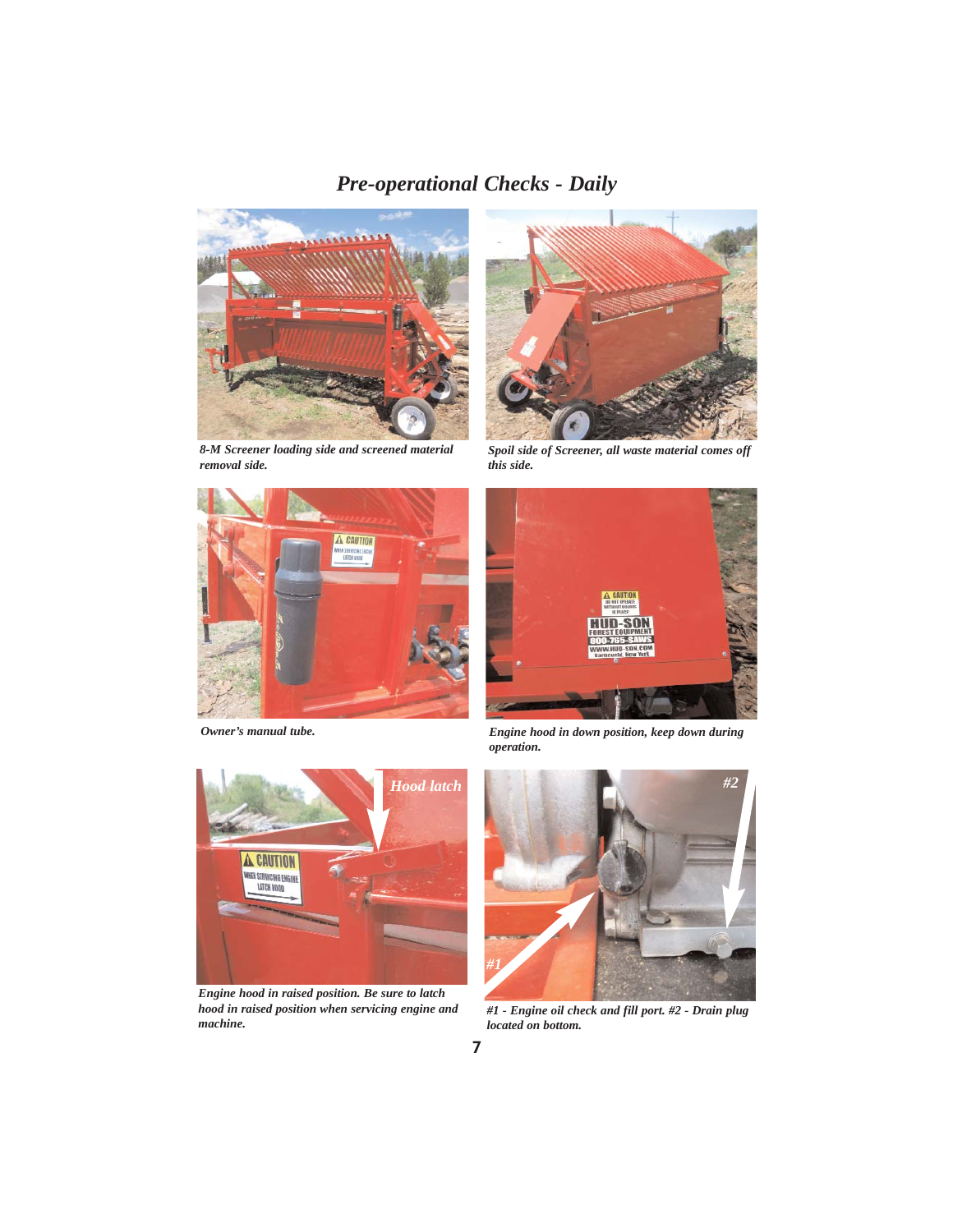

*Air filter, clean daily, in dusty conditions clean every 3 to 4 hours.*





*Belt tensioner bolt, keep lubed to prevent rusting. To tighten belt screw in belt tensioner bolt. Do NOT over tighten. Belt should have 1/4" to 1/2" free play at center of belt.*





*Gear box oil level check plug. Gear reduction box oil level check plug, machine must be level when gear box oil level.*



*Shaker assembly bearings, lube daily (two shots of grease per bearing).*



*Grizley bar lifting horn, check daily for cracks or damage on all Grizley bars and horn.*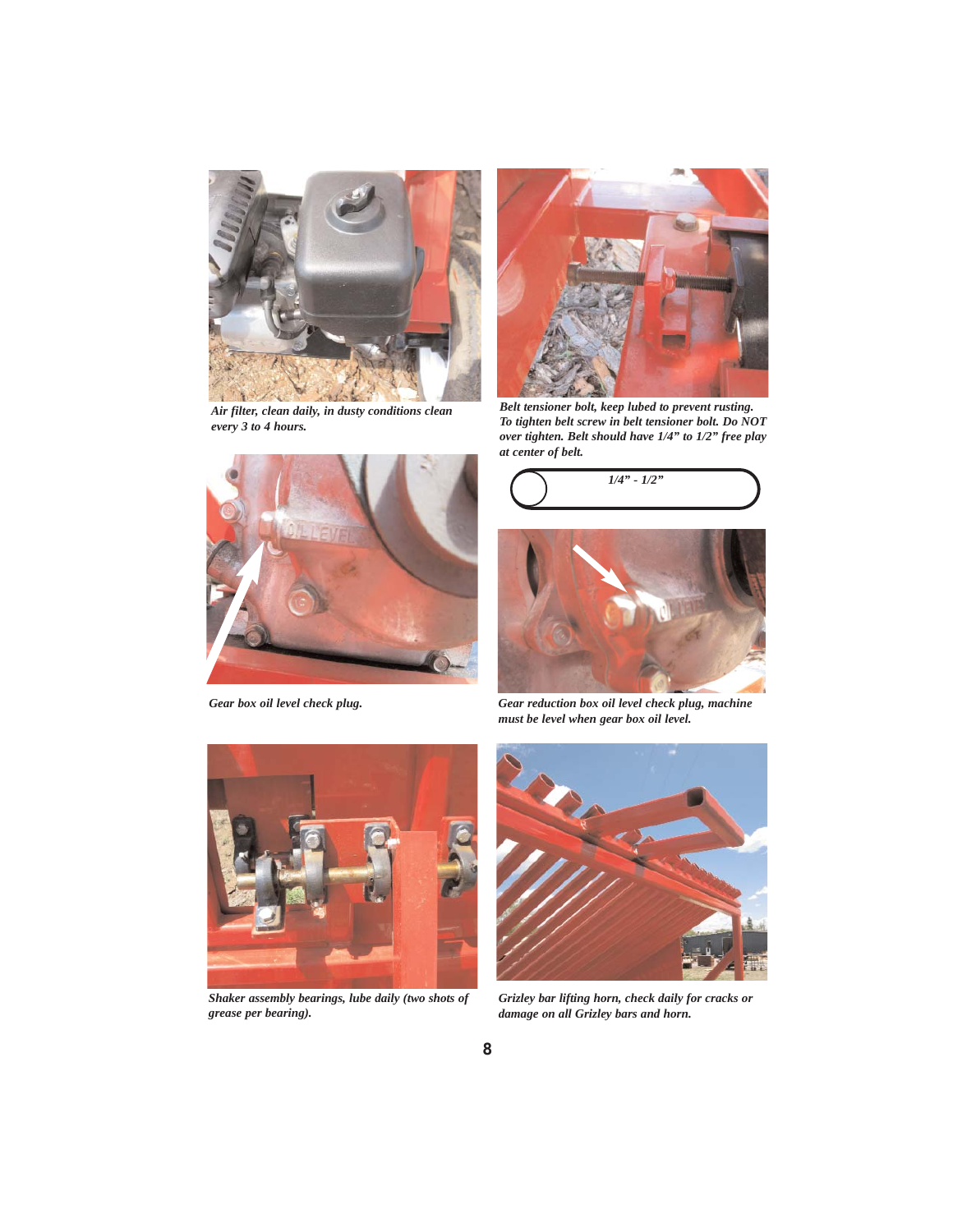

*Grizley bars, keep clean during use. Use bucket to flip up and dump trash on ground.*



*Grizley rack swivel point. Grease at both ends twice weekly.*



*Loading side Dog Bone, grease daily. During heavy use, grease every 3-4 hours.*



*Dog Bone on spoil side/grease daily, top and bottom. During heavy use, grease every 3-4 hours.*



*Dirt screen, clean out small stones that may wedge in screen daily or as needed during use.*



*Inspect all Dog Bones every day for cracks or damage.*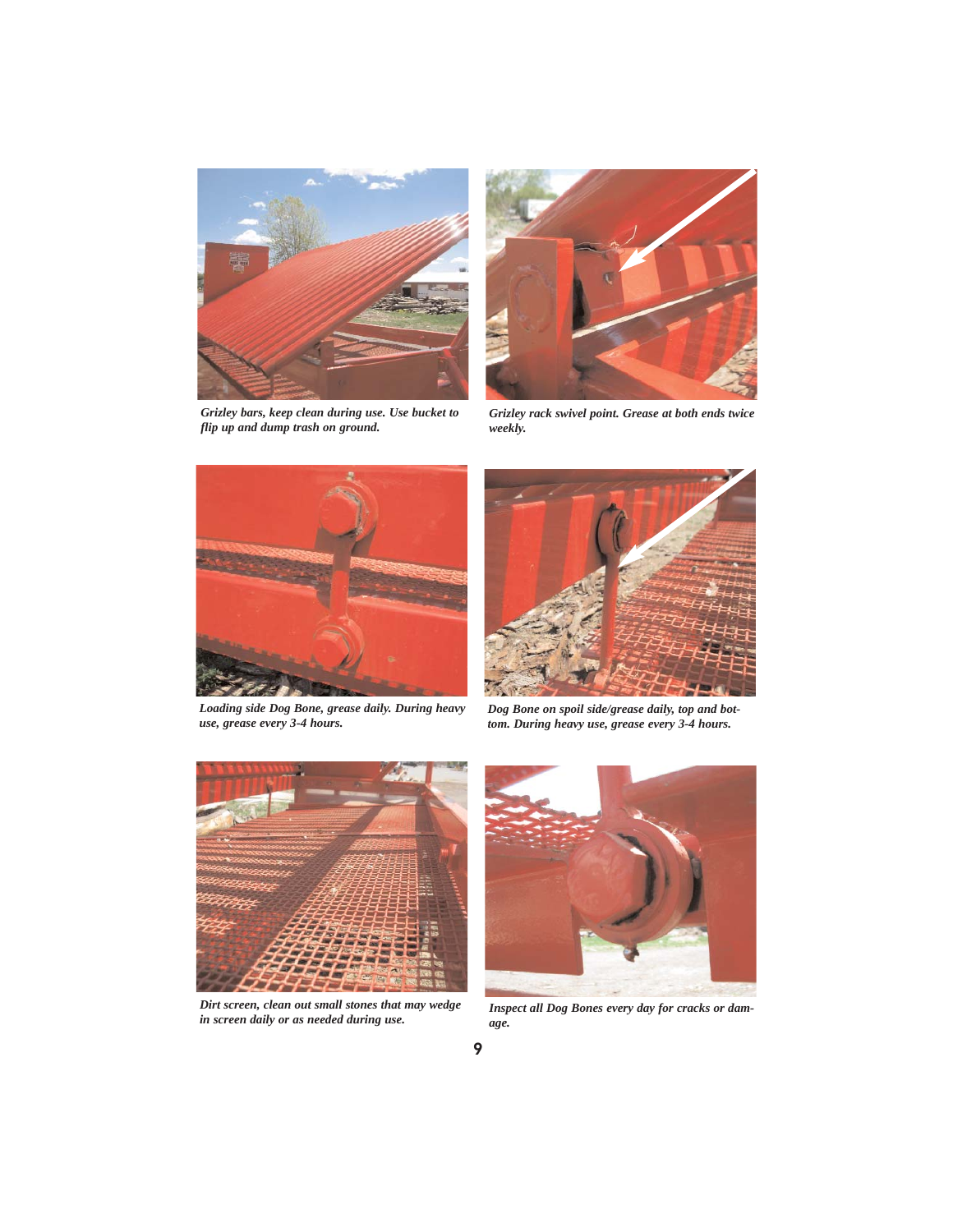

*Screen retainer plate. One at each end and one in the middle. Check before operation each day for broken or missing bolts.*



*Fuel tank. Gasoline only.*





*Engine throttle lever Engine On/Off switch.*



*Engine choke and fuel shut off. Turn off fuel before transporting on highway.*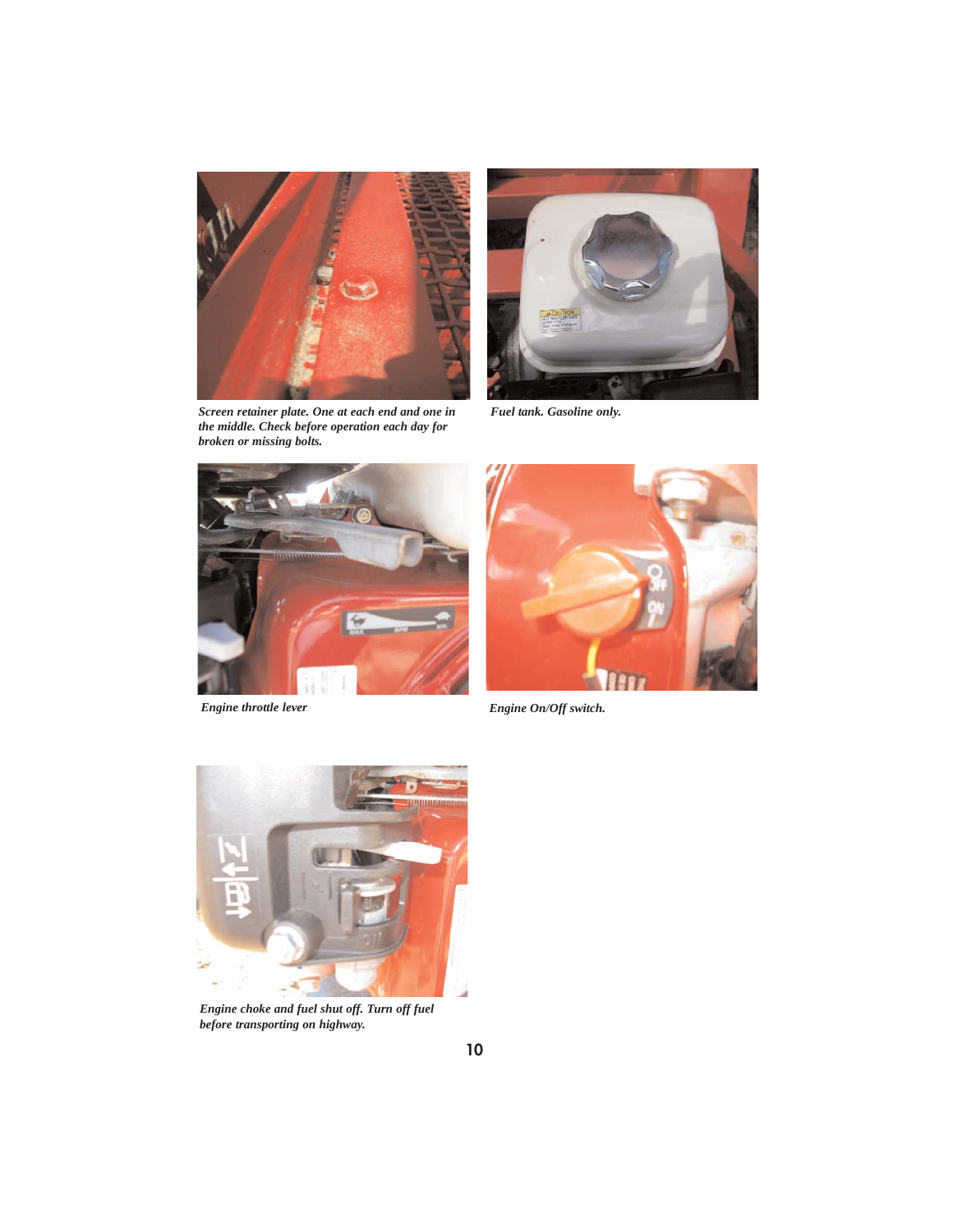## *Set-Up - Read Owner's Manual*



*Be sure to prepare a good working area, free of debris, large rocks and as level as you can grade it.*



*Set screener level using jack and side legs. Use leg pins to keep screener from settling.*



*After leveling with jack set leg pin to bottom of leg holder to adjusted height needed.*

### **In Operation**

- Do *NOT* over load, less is faster
- Do *NOT* drop large rocks on separator
- Top soil must be fairly dry to prevent sticking





*Tighten set bolt after screener weight is on legs.*

- If rock Grizley Bars become plugged, flip it with loader bucket to free the debris
- Only load from open side • *Work safely!*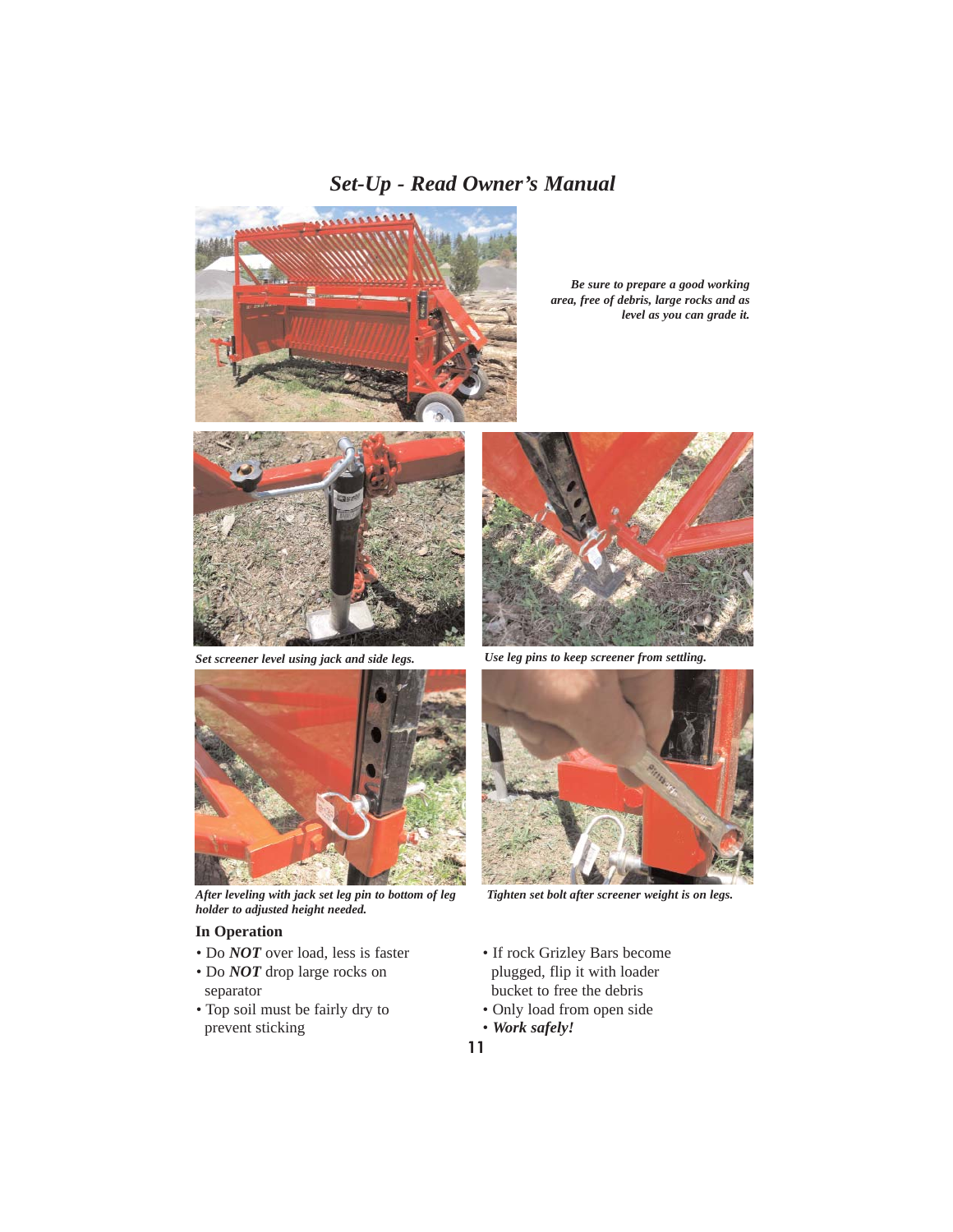## *Transporting Topsoil Screener*

*Reverse set up procedure for transport. Be sure to remove all dirt and debris from around machine before moving. Remove dirt from side, back, front under screen area.*



*Transport, clean all debris from machine before transporting.*

### **Before Moving (towing)**

- Clean all screeners
- Shut off gas on motor
- Lift all stabilizer legs
- Use safety triangle or lights
- Do NOT speed when towing
- Strap or chain down top Grizley bars
- Take corners slowly
- Use safety chains
- Tow with 2" proper ball only
- Make sure all debris are removed from screen

## *Read Engine owner's manual for engine maintenance.*

| Belt:          | True Blue Belt 258-061                          |
|----------------|-------------------------------------------------|
| Oil:           | <b>SAE 10W-30</b>                               |
| Gear Oil:      | SAE 80W-85W-90                                  |
| Grease:        | Multi-Purpose Lithium                           |
| Tire Pressure: | 90 lbs                                          |
| Screen Size:   | $1/2 - 5/8 - 3/4 - 1$ $1/4 - 1$ $1/2 - 1$ $3/4$ |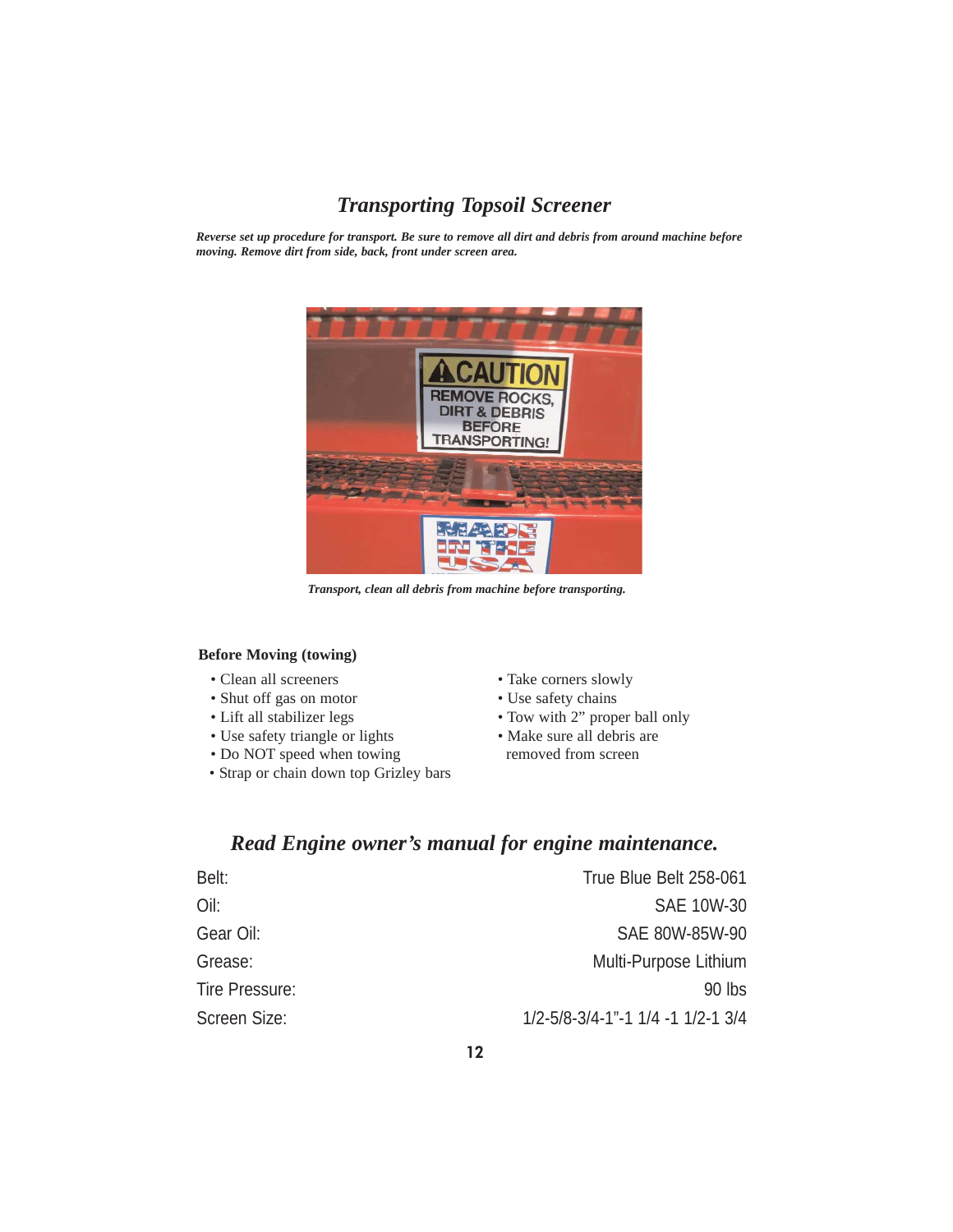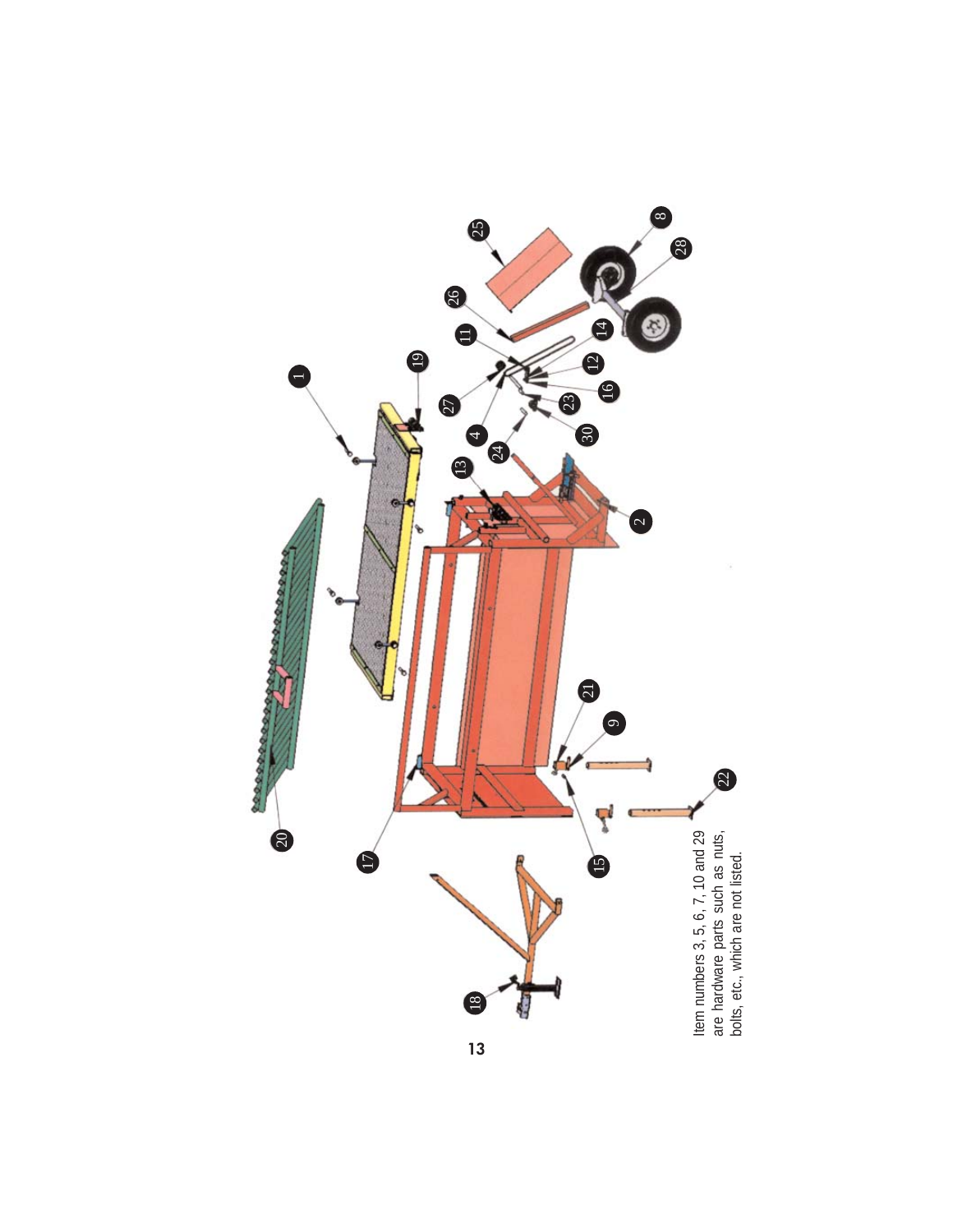| Item No        | Part #        | Description                    | Qty.           |
|----------------|---------------|--------------------------------|----------------|
| $\mathbf{1}$   | 13471         | HSC 1-8X4.5 Z5                 | $\overline{4}$ |
| $\overline{2}$ | 18965         | HCS5/8-18X3.25 YZ8             | $\overline{4}$ |
| 3              | 18968         | HCS5/8-18X4YZ8                 | $\mathbf{1}$   |
| $\overline{4}$ | 258-061       | <b>DRIVE BELT</b>              | $\mathbf{1}$   |
| 5              | 33021         | USS F/W 1" PLN                 | $\overline{4}$ |
| 6              | 37024         | NYLOCK NE 3/8-16Z              | $\mathfrak{2}$ |
| $\tau$         | 37036         | <b>NYLOCK 5/8"-11Z</b>         | 7              |
| 8              | 3S140         | <b>TRAILER TIRE</b>            | $\mathfrak{2}$ |
| 9              | 66110         | HITCH PIN W/COTTER 3/4"X4.5"   | $\mathfrak{2}$ |
| 10             | 0700597       | 1" STEEL LOCK NUT              | $\overline{4}$ |
| 11             | 1133086       | <b>SAE 1/2 F/W Z</b>           | $\mathfrak{2}$ |
| 12             | 1136310       | FHN 1/2-13 Z5                  | $\overline{2}$ |
| 13             | 110120344     | HCS 3/8 - 16X 1Z5              | 3              |
| 14             | 110120380     | HCS 1/2-13X1 1/2 Z5            | $\mathfrak{2}$ |
| 15             | 110120417     | HCS 5/8 - 11X2 Z5              | $\mathfrak{2}$ |
| 16             | DH-2208       | SINGLE PILLOW BLOCK MOUNT      | $\mathbf{1}$   |
| 17             | M8-001        | <b>SCREENER FRAME ASSEMBLY</b> | $\mathbf{1}$   |
| 18             | M8-002        | <b>SCREENER HITCH ASSEMBLY</b> | $\mathbf{1}$   |
| 19             | M8-003        | SHAKER SCREEN ASSEMBLY         | $\mathbf{1}$   |
| 20             | M8-004        | <b>SCREENER TOP ASSEMBLY</b>   | $\mathbf{1}$   |
| 21             | M8-005        | <b>SCREENER POCKET ASSY</b>    | $\mathfrak{2}$ |
| 22             | M8-005-00-1   | <b>ADJUSTABLE LEG</b>          | $\overline{2}$ |
| 23             | M8-007        | PILLOW BLOCK SHAFT ASSY        | $\mathbf{1}$   |
| 24             | M8-007-01     | PILLOW BLOCK SHAFT             | $\mathbf{1}$   |
| 25             | M8-008        | <b>HOOD ASSEMBLY</b>           | 1              |
| 26             | M8-008-02     | <b>BELT GUARD</b>              | $\mathbf{1}$   |
| 27             | <b>MB33X1</b> | SHEAVE: 33X1                   | $\mathbf{1}$   |
| 28             | RT-220-030    | <b>TRAILER AXLE</b>            | $\mathbf{1}$   |
| 29             | SS-0004       | <b>TRACK STOP CUT</b>          | $\mathbf{1}$   |
| 30             | UCP-205-16-Q  | PILLOW BLOCK                   | $\overline{4}$ |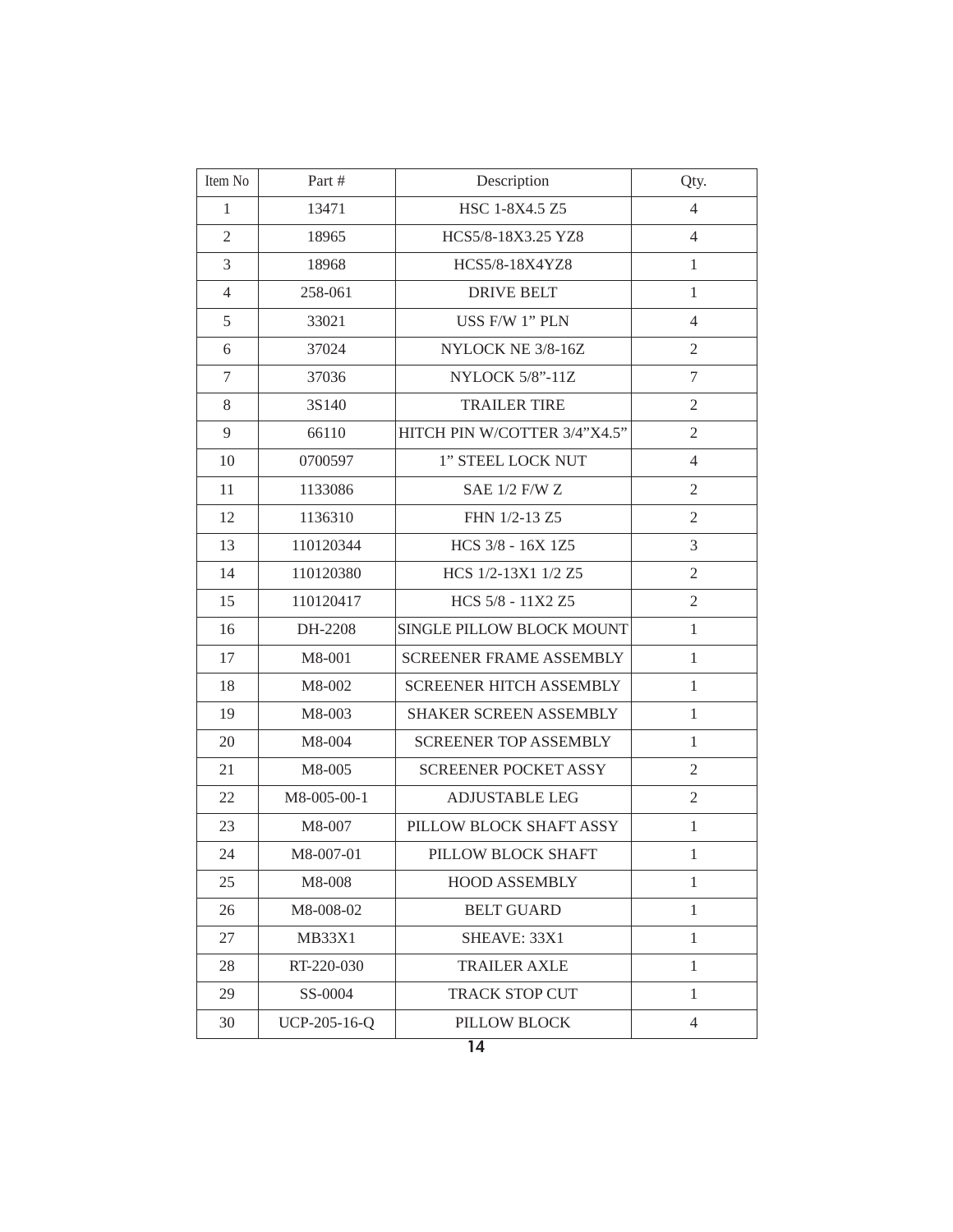#### *Warranty:*

Warranty registration cards must be completed and returned to Hud-Son Forest Equipment, Inc. within 30 days of purchase. Failure to do will void the warranty!!

Warranty claims must be registered with the Dealer/Distributor, and defective parts must be returned to the Dealer/Distributor at the owner's expense. The Dealer/Distributor will assume cost of the shipping one way in regards to any warranty claim. Freight is standard UPS ground. Any expedited services are at an additional charge and will be paid in full before shipping at the owner's expense. The shipping of warranty/parts out of the continental USA, will not be covered under warranty. The labor charge out of the continental USA is also not covered under warranty.

Screener has a 3 month warranty against manufactures defects. 2 year warranty on engine.

#### *Warranty Claim Procedure*

All warranty claims that are done in the field will be handled as follows:

1 - Customer will call the Dealer/Distributor and acknowledge the problem.

2 - If the problem can be solved in the field, new parts will be shipped, invoiced and paid for. A credit will be given once the old parts are returned, if covered by warranty.

3 - If requested, parts to be replaced must be returned, at owner's expense within 30-days to receive credit.

4 - If the problem is deemed to severe to be fixed in the field by the customer, then the customer must bring the screener, at the owner's expense, to the closest Hud-Son Dealer/Distributor for repair. If the Dealer/Distributor is not qualified to make the repairs, then the equipment must be returned to Hud-Son Forest Equipment, Inc at the customer's expense.

5 - If the problem is deemed not to be a warranty problem, an invoice will follow for the parts that were replaced, as well as an invoice for any time spent on the mill by Hud-Son Forest Equipment, Inc staff and/or Dealer/Distributor staff.

6 - Any modification to the band mill that is performed by any personnel other than Hud-Son Forest Equipment, Inc direct staff voids the warranty.

7 - Any parts that are replaced without the discretion of the Dealer/Distributor voids the warranty on the part the customer is replacing and no reimbursement will be made.

8 - Parts purchased by the customer from an outside source, without prior approval from Hud-Son Forest Equipment, Inc will NOT be reimbursed.

#### ALWAYS CALL YOUR SERVICING DEALER FIRST!!

Dealers/Distributors carry parts and are very knowledgeable with the inner workings of your sawmill. Remember that modifying your mill or using parts that are Not Hud-Son Forest Equipment Inc approved, can void your warranty.

CE Approved Models: European Mills

Warranty on Parts ONLY!! No warranty on labor or shipping.

Warranty/Service Information:

Please contact our warranty department with any issues or to reorder parts, at 315-896-4316 or 1-800-765-7297. Hours of operation are M-F 8:00 - 4:30 est.

### **IF NOT IN THE CONTINENTAL USA - HUD-SON DOES NOT PAY FREIGHT OR SHIPPING ON WARRANTY OR LABOR.**